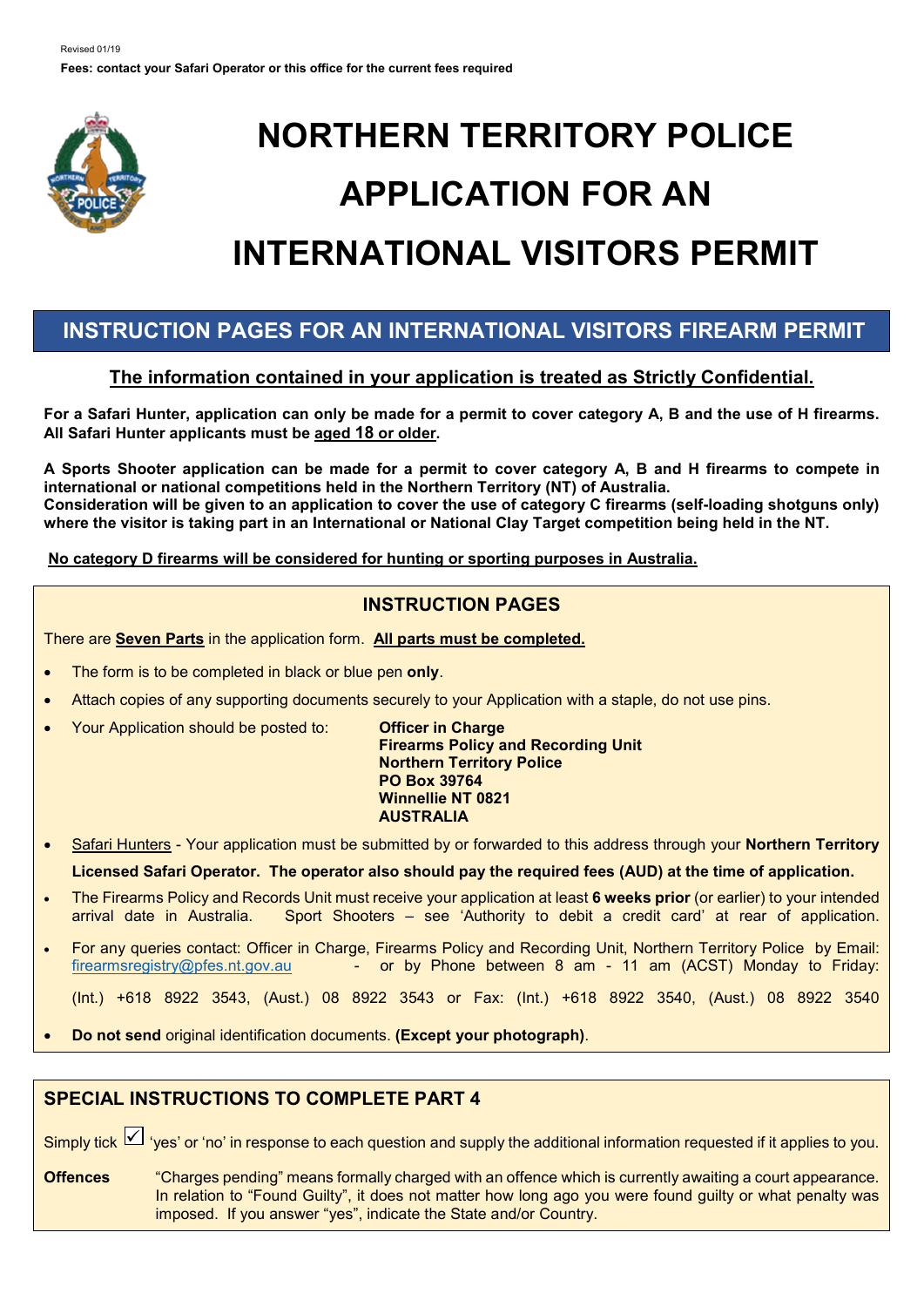## **SPECIAL INSTRUCTIONS TO COMPLETE PART 2**

- Firearm details must be clearly printed, correct and unambiguous.
- For combination firearms, both calibres must be supplied, separated by a slash. e.g. **12G/30.06 Springfield**.

#### **Example of firearm details:**

| <b>SERIAL NUMBER</b> | <b>FIREARM</b><br><b>TYPE/ACTION</b> | <b>MODEL</b> | <b>CATEGORY</b> | <b>CALIBRE</b> | <b>CAPACITY</b> | <b>MAKE / BRAND</b> |
|----------------------|--------------------------------------|--------------|-----------------|----------------|-----------------|---------------------|
| 150PD453             | Rifle Bolt                           | 77<br>M 7    | с               | .300 Win Mag   |                 | Ruger               |

#### Firearm **TYPE**:

| <b>Rifle</b>       |                              |
|--------------------|------------------------------|
| <b>Shotgun</b>     |                              |
| <b>Pistol</b>      |                              |
| <b>Combination</b> | Rifle / Shotgun combinations |

### Firearm **ACTION** (To be used in conjunction with Firearm **TYPE**):

| Air                              | <b>Gas or Air operated</b> | <b>Single Shot</b>   | <b>Single Shot</b>            |
|----------------------------------|----------------------------|----------------------|-------------------------------|
| Lever                            | Lever Action               | <b>Semi Auto</b>     | Semi-Automatic                |
| <b>Pump</b>                      | <b>Pump Action</b>         | <b>Muzzle Load</b>   | Muzzle Loading / Black Powder |
| <b>Bolt</b>                      | <b>Bolt Action</b>         | <b>Double Barrel</b> | Double Barrel / Side by side  |
| <b>Three</b><br><b>Barrelled</b> | <b>Three Barrelled</b>     | Under Over           | <b>Under and Over</b>         |
| Revolver                         | <b>Revolver</b>            |                      |                               |

### Firearm **CATEGORIES**:

| Α                                   | Air rifles<br>Rim fire rifles, other than self-loading<br>Shotguns, other than pump action or self-loading<br>Shotgun and rim fire rifle combinations                                                              |
|-------------------------------------|--------------------------------------------------------------------------------------------------------------------------------------------------------------------------------------------------------------------|
| B                                   | <b>Muzzle-loading firearms</b><br>Centre-fire rifles, other than self-loading<br>Lever action shotguns and shotgun/centre-fire rifle combinations                                                                  |
| C                                   | Self-loading shotguns with magazine capacity of no more than 5 rounds<br>Pump action shotguns with magazine capacity of no more than 5 rounds                                                                      |
| D<br><b>NOT</b><br><b>Permitted</b> | Self-loading centre-fire rifles<br>Self-loading shotguns with capacity of more than 5 rounds<br>Pump-action shotguns with capacity of more than 5 rounds<br>Firearms, other than pistols, less than 70cm in length |
| н                                   | Pistols and air pistols                                                                                                                                                                                            |

## **PART 5 – (All applicants must complete this Part)**

You must complete this part in the presence of a person authorised to witness the Declaration.

# **SPECIAL INSTRUCTIONS TO COMPLETE PART 6**

Applicants must complete this section where they are not required to hold a licence or permit in their country of residence.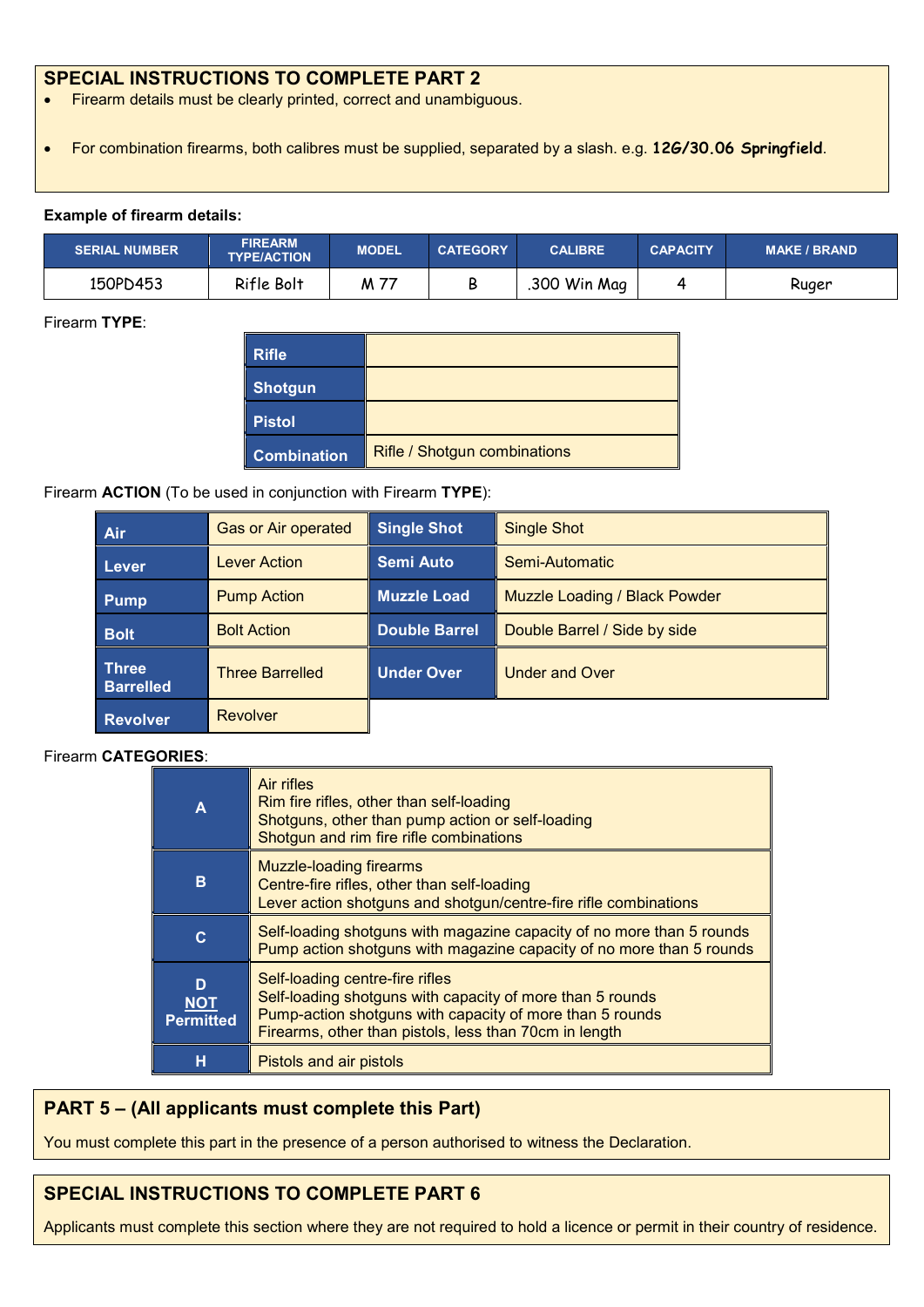# **NORTHERN TERRITORY POLICE**

# **APPLICATION FOR AN INTERNATIONAL VISITORS PERMIT**

(Please refer to instruction sheet when completing this application)

**Purpose of International Visitors Permit: International / National Shooting Competition Safari Hunting**

# **PART 1 (Personal Information)**

| NOTE: Must be 18 years or over for Safari Permit Purposes.                                                                                                                                                                                                                |                                                |              |                                                                                        |                     | Date of<br><b>Birth</b> ://<br>Day  Month  Year |                            |  | Gender:<br>$\Box$ Male              | $\Box$ Female |              |  |
|---------------------------------------------------------------------------------------------------------------------------------------------------------------------------------------------------------------------------------------------------------------------------|------------------------------------------------|--------------|----------------------------------------------------------------------------------------|---------------------|-------------------------------------------------|----------------------------|--|-------------------------------------|---------------|--------------|--|
|                                                                                                                                                                                                                                                                           | <b>RESIDENTIAL ADDRESS:</b>                    |              |                                                                                        |                     |                                                 |                            |  |                                     |               |              |  |
|                                                                                                                                                                                                                                                                           |                                                |              |                                                                                        |                     |                                                 |                            |  |                                     |               |              |  |
|                                                                                                                                                                                                                                                                           |                                                |              |                                                                                        |                     |                                                 |                            |  |                                     |               |              |  |
|                                                                                                                                                                                                                                                                           |                                                |              |                                                                                        |                     |                                                 |                            |  |                                     |               |              |  |
| POSTAL ADDRESS: (Please leave blank if same as above)                                                                                                                                                                                                                     |                                                |              |                                                                                        |                     |                                                 |                            |  |                                     |               |              |  |
|                                                                                                                                                                                                                                                                           | <b>Street / Box Number:</b>                    |              |                                                                                        | <b>Street Name:</b> |                                                 |                            |  |                                     |               |              |  |
| Suburb:                                                                                                                                                                                                                                                                   |                                                |              |                                                                                        | State:              |                                                 |                            |  |                                     |               |              |  |
| <b>Country:</b>                                                                                                                                                                                                                                                           |                                                |              |                                                                                        |                     | Post / Zip Code:                                |                            |  |                                     |               |              |  |
|                                                                                                                                                                                                                                                                           | <b>CONTACT DETAILS (Please Print Clearly)</b>  |              |                                                                                        |                     |                                                 |                            |  |                                     |               |              |  |
| Home:                                                                                                                                                                                                                                                                     | International<br>Area Code                     | Country Code | <b>Phone Number</b>                                                                    |                     | <b>Business:</b>                                | International<br>Area Code |  | Country Code<br><b>Phone Number</b> |               |              |  |
| Email Address:.                                                                                                                                                                                                                                                           |                                                |              |                                                                                        |                     |                                                 |                            |  |                                     |               |              |  |
|                                                                                                                                                                                                                                                                           | <b>Passport Number:</b>                        |              |                                                                                        |                     | <b>Country of Issue:</b>                        |                            |  |                                     |               |              |  |
| //<br>.<br><b>Passport Expiry Date:</b><br><b>Current Australian Visa Valid to:</b><br>Month<br>Year<br>Month<br>Day<br>Day<br>Year                                                                                                                                       |                                                |              |                                                                                        |                     |                                                 |                            |  |                                     |               |              |  |
| Is a licence required in your home country to possess, carry or use firearms?                                                                                                                                                                                             |                                                |              |                                                                                        |                     |                                                 |                            |  | $\Box$ Yes                          |               | $\Box$<br>No |  |
| If yes, a certified copy of your Licence / Permit in your home country authorising possession and use of firearms<br>must be attached to this application. If No, at PART 6 attach a criminal history or background check from your<br>local, state or federal authority. |                                                |              |                                                                                        |                     |                                                 |                            |  |                                     |               |              |  |
| Do you hold a firearm licence in your home country?<br>$\Box$ Yes<br>$\Box$                                                                                                                                                                                               |                                                |              |                                                                                        |                     |                                                 | No                         |  |                                     |               |              |  |
|                                                                                                                                                                                                                                                                           | Are you a member of a Hunting / Shooting Club? |              |                                                                                        |                     |                                                 |                            |  | $\Box$ Yes                          |               | No<br>- 1    |  |
|                                                                                                                                                                                                                                                                           |                                                |              | If Yes, a certified copy of your club membership must be attached to this application. |                     |                                                 |                            |  |                                     |               |              |  |

| <b>POLICE USE ONLY</b> |  |
|------------------------|--|
|                        |  |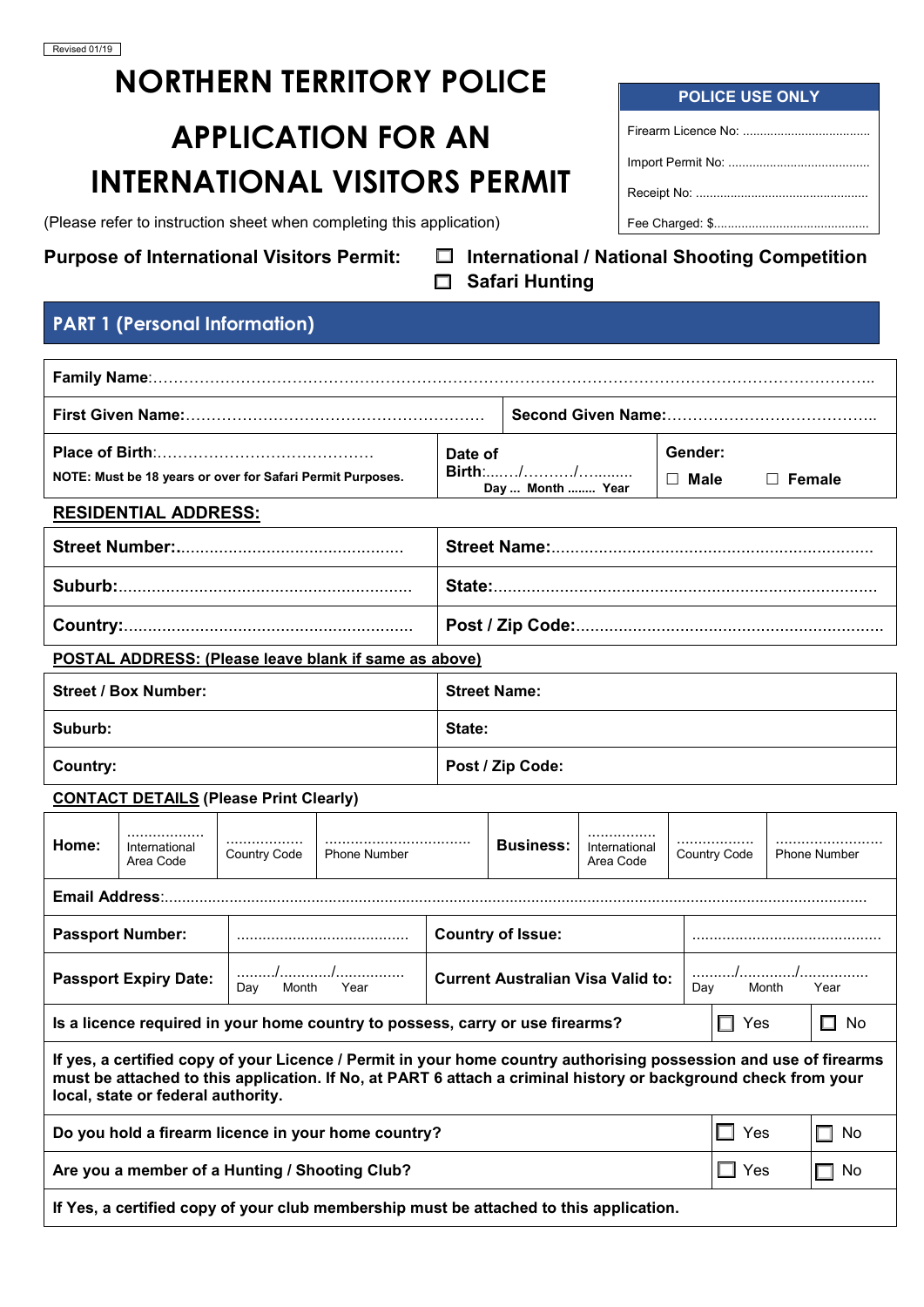| (ARRIVAL / DEPARTURE DETAILS)                |  |                           |                                                                        |                           |                                                                                                              |  |
|----------------------------------------------|--|---------------------------|------------------------------------------------------------------------|---------------------------|--------------------------------------------------------------------------------------------------------------|--|
| <b>Flight Details:</b>                       |  |                           |                                                                        |                           |                                                                                                              |  |
| <b>Arrival Flight</b><br>Number:             |  | <b>Arrival Date:</b>      |                                                                        | <b>Arrival Port:</b>      |                                                                                                              |  |
| <b>Departure</b><br><b>Flight</b><br>Number: |  | <b>Departure</b><br>Date: |                                                                        | <b>Departure</b><br>Port: |                                                                                                              |  |
|                                              |  |                           |                                                                        |                           |                                                                                                              |  |
|                                              |  |                           |                                                                        |                           |                                                                                                              |  |
|                                              |  |                           | <b>INTERNATIONAL / NATIONAL SHOOTING COMPETITIONS (Sport Shooting)</b> |                           |                                                                                                              |  |
| following information must be provided:      |  |                           |                                                                        |                           | For those who wish to enter Australia to take part in an International or National Shooting Competition, the |  |
|                                              |  |                           |                                                                        |                           |                                                                                                              |  |

**What Club / Body is hosting the competition?**..............................................................................................................

Address of Club / Body that is hosting the competition:.............

| competition: | <b>Contact Number of Club / Body hosting</b>         |  |  |  |
|--------------|------------------------------------------------------|--|--|--|
|              |                                                      |  |  |  |
|              | Dates and Location/s where firearm/s are to be used: |  |  |  |
| Date: from   |                                                      |  |  |  |
| Date: from   |                                                      |  |  |  |
| Date: from   |                                                      |  |  |  |

**Visitor Permits issued are only recognised in the State / Territory of issue. If you intend to hunt or compete in more than one State / Territory of Australia, you will need to obtain a permit from each State / Territory to be visited. You must contact each State / Territory separately.**

| <b>SAFARI VISITORS</b> |                                                                                               |  |                                                                                                                                                                                                                                       |
|------------------------|-----------------------------------------------------------------------------------------------|--|---------------------------------------------------------------------------------------------------------------------------------------------------------------------------------------------------------------------------------------|
|                        | For those entering Australia for Safari hunting, the following information is required:       |  |                                                                                                                                                                                                                                       |
|                        | Name of Safari Company (must hold NT Safari Operators Licence) conducting the Hunting Safari: |  |                                                                                                                                                                                                                                       |
|                        |                                                                                               |  |                                                                                                                                                                                                                                       |
|                        |                                                                                               |  |                                                                                                                                                                                                                                       |
|                        |                                                                                               |  |                                                                                                                                                                                                                                       |
|                        |                                                                                               |  |                                                                                                                                                                                                                                       |
|                        | Dates and Location/s where firearm/s are to be used:                                          |  |                                                                                                                                                                                                                                       |
| Date: from             |                                                                                               |  |                                                                                                                                                                                                                                       |
| Date: from             |                                                                                               |  |                                                                                                                                                                                                                                       |
| Date: from             |                                                                                               |  |                                                                                                                                                                                                                                       |
|                        | visited. You must contact each State / Territory separately.                                  |  | Visitor Permits issued are only recognised in the State / Territory of issue. If you intend to hunt or compete in<br>more than one State / Territory of Australia, you will need to obtain a permit from each State / Territory to be |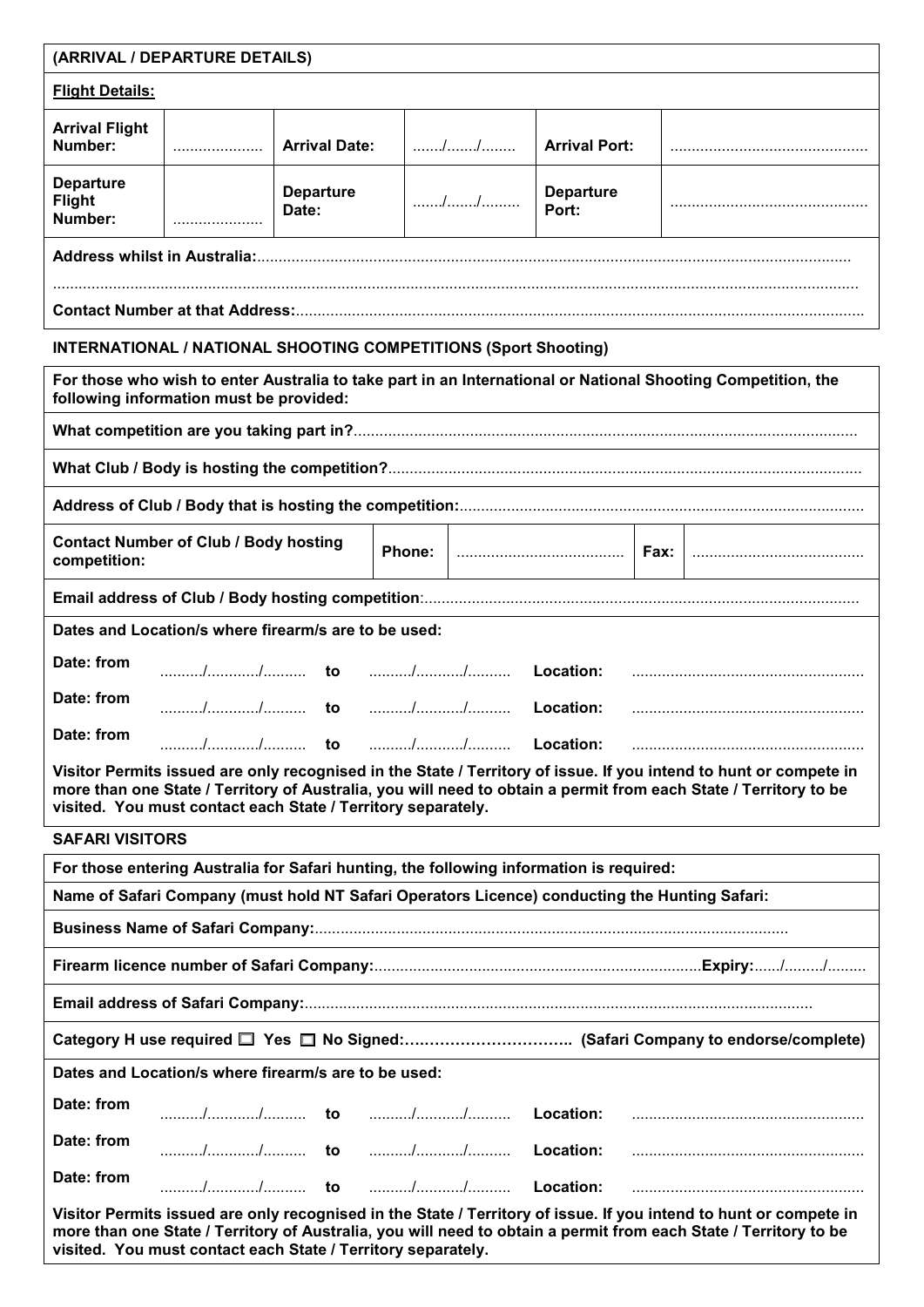# **PART 2 (Firearm Details)**

Are you bringing firearms into Australia? **No Conservery Conservery Are you bringing firearms into Australia?** No Conservery No Conservery Management Are you bringing firearms into Australia?

## **If Yes, please supply the following Details (see page 2 – Instructions for action codes)**

#### **Note: Please print clearly.**

| <b>SERIAL NUMBER</b> | <b>FIREARM</b><br><b>TYPE/ACTION</b> | <b>MODEL</b> | <b>CATEGORY</b> | <b>CALIBRE</b> | <b>CAPACITY</b> | <b>MAKE / BRAND</b> |
|----------------------|--------------------------------------|--------------|-----------------|----------------|-----------------|---------------------|
|                      |                                      |              |                 |                |                 |                     |
|                      |                                      |              |                 |                |                 |                     |
|                      |                                      |              |                 |                |                 |                     |
|                      |                                      |              |                 |                |                 |                     |

| If you intend to bring more than one (1) firearm you must demonstrate a need for the additional firearm/s.                                                                                                         |
|--------------------------------------------------------------------------------------------------------------------------------------------------------------------------------------------------------------------|
|                                                                                                                                                                                                                    |
|                                                                                                                                                                                                                    |
|                                                                                                                                                                                                                    |
|                                                                                                                                                                                                                    |
| (Please attach additional details if required)                                                                                                                                                                     |
| If you are bringing firearms where will the firearm/s be stored for the duration of your visit to Australia and<br>what arrangements have been made for the safekeeping of the firearm/s to prevent loss or theft? |
|                                                                                                                                                                                                                    |
|                                                                                                                                                                                                                    |
|                                                                                                                                                                                                                    |
|                                                                                                                                                                                                                    |
|                                                                                                                                                                                                                    |
| (Please attach additional details if required)                                                                                                                                                                     |

# **PART 3 (Firearm Accessories / Ammunition)**

| Will you be importing firearm parts, accessories and/or ammunition?               | $\Box$ Yes | $\Box$ No |
|-----------------------------------------------------------------------------------|------------|-----------|
| If Yes, please supply the following details (Note you must provide exact amounts) |            |           |

| <b>QUANTITY</b>                  | <b>PARTS / ACCESSORIES / AMMUNITION DESCRIPTION</b> |  |  |
|----------------------------------|-----------------------------------------------------|--|--|
|                                  |                                                     |  |  |
|                                  |                                                     |  |  |
|                                  |                                                     |  |  |
|                                  |                                                     |  |  |
|                                  |                                                     |  |  |
| <b>PART 4 (Previous History)</b> |                                                     |  |  |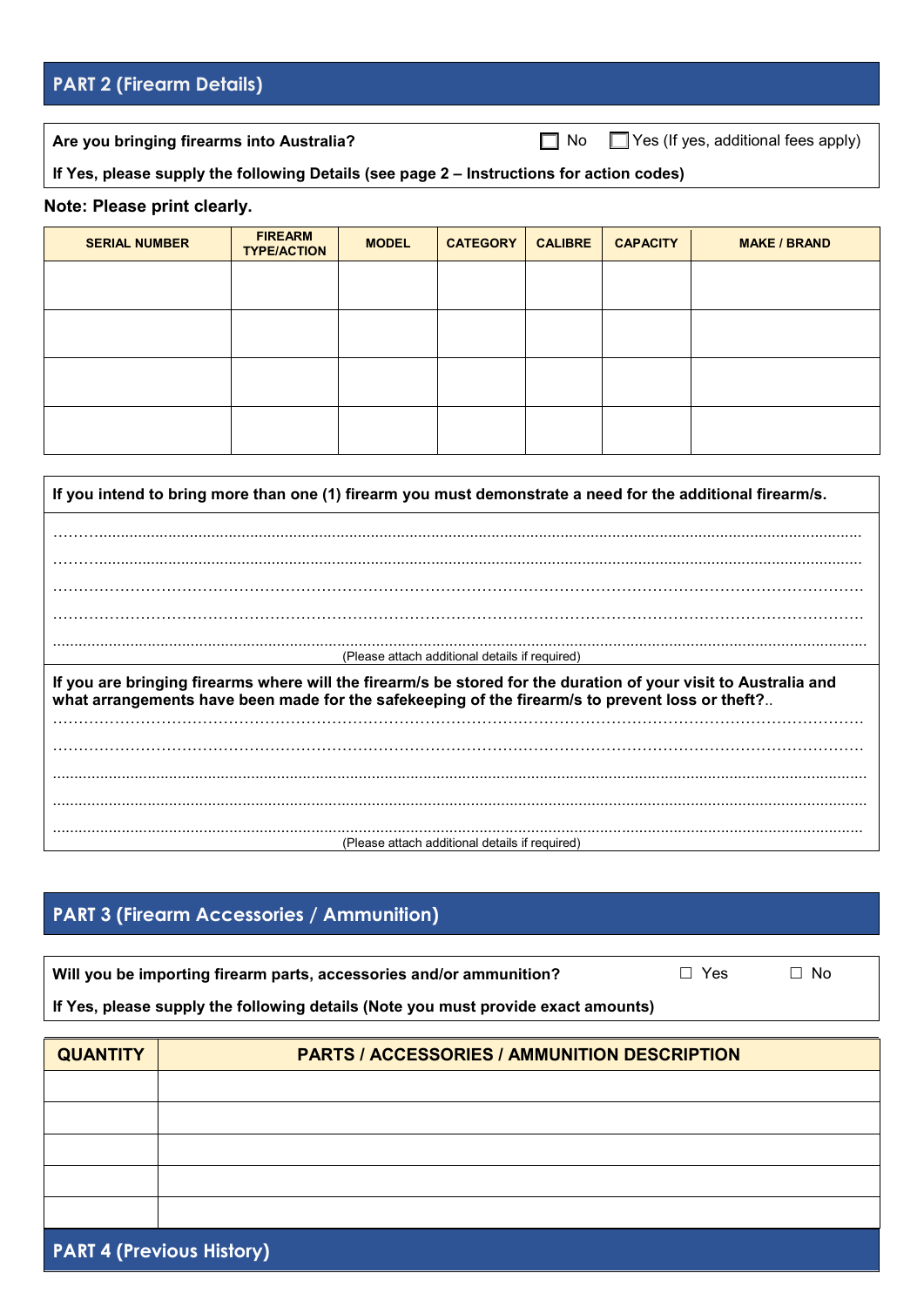| Have you ever been found guilty of, or do you have charges pending for any offence in<br>$\Box$ Yes<br>$\Box$ No<br>your home country or elsewhere? |
|-----------------------------------------------------------------------------------------------------------------------------------------------------|
|                                                                                                                                                     |
| Please provide details of any offences (attach an additional sheet if there is insufficient room to provide the                                     |
| Have you ever been refused a licence or a permit for the possession, carriage or use of a firearm? $\Box$ Yes $\Box$ No                             |
| Have you ever had a licence or permit cancelled? $\square$ Yes $\square$ No                                                                         |
|                                                                                                                                                     |
|                                                                                                                                                     |
| Have you previously held an International Visitors Firearm Permit in Australia? $\square$ Yes $\square$ No                                          |

# **PART 5 (Declaration)**

## **PRIVACY DISCLAIMER**

**Northern Territory Police Fire and Emergency Services (NTPFES) is collecting information on this form, International Visitors Permit, to ensure compliance with legislation and to ensure the Commissioner of Police can satisfy him/herself of a number of matters related to the issuing of firearms licences, permits and registration. This collection is authorised or required by the NT** *Firearms Act* **and** *Regulations***. Through national agreements the NTPFES will provide, some or all of this information to other agencies, with a direct interest in firearm permits, licencing, and registration. Failure to provide this information in full or in part may result in your application not being processed or being refused.**

| I solemnly and sincerely declare that the above particulars contained in this application are true and correct. |  |
|-----------------------------------------------------------------------------------------------------------------|--|
| I make this application under the Firearms Act and acknowledge to make a false statement in an application is   |  |
|                                                                                                                 |  |
|                                                                                                                 |  |
|                                                                                                                 |  |
|                                                                                                                 |  |
|                                                                                                                 |  |

**PENALTY: 100 PENALTY UNITS OR IMPRISONMENT FOR 2 YEARS FOR FALSE OR MISLEADING STATEMENT**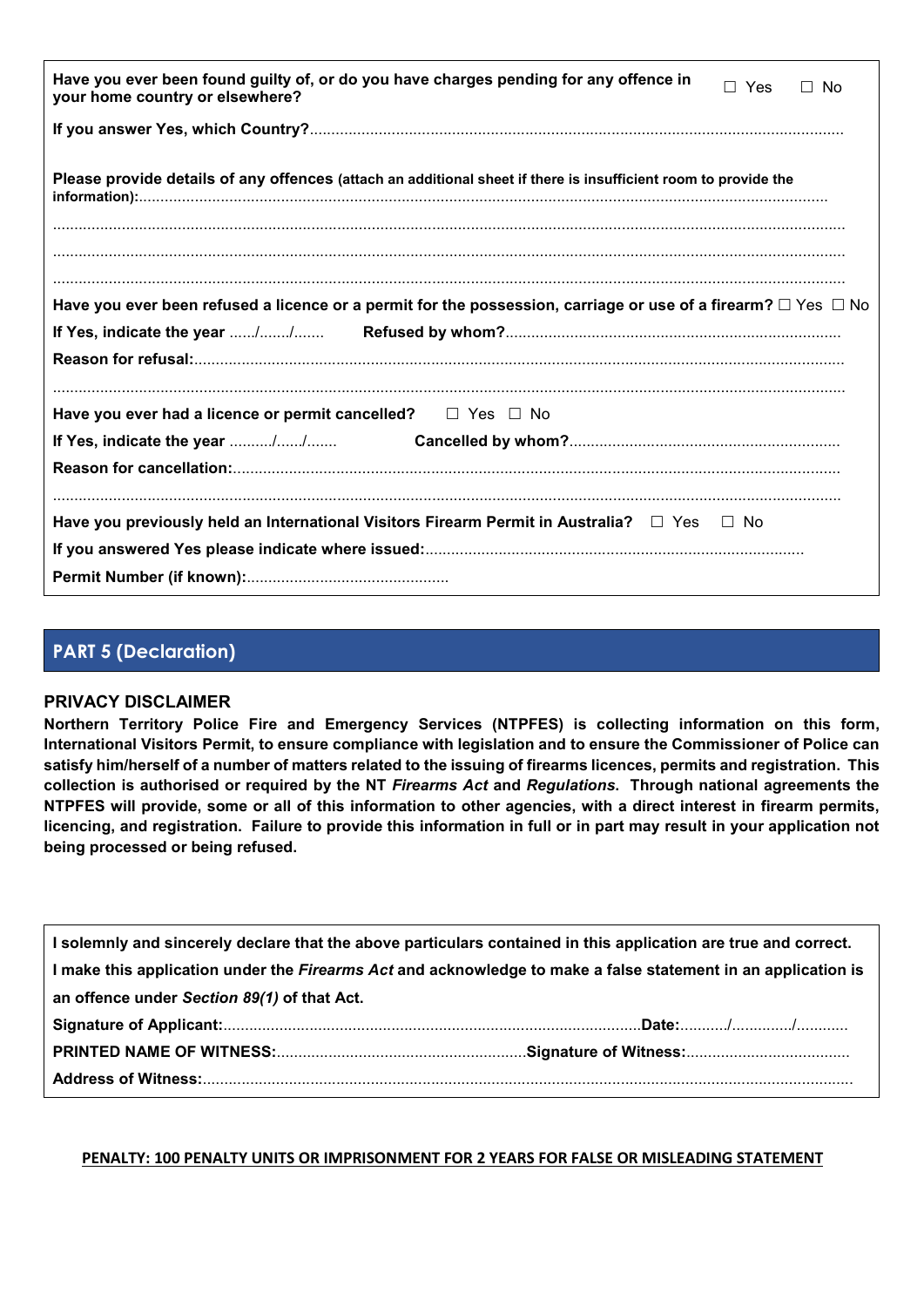# **PART 6 (Criminal History or Background Check – No Firearm Licence Held)**

Attach a criminal history or background check from your local, state or federal authority.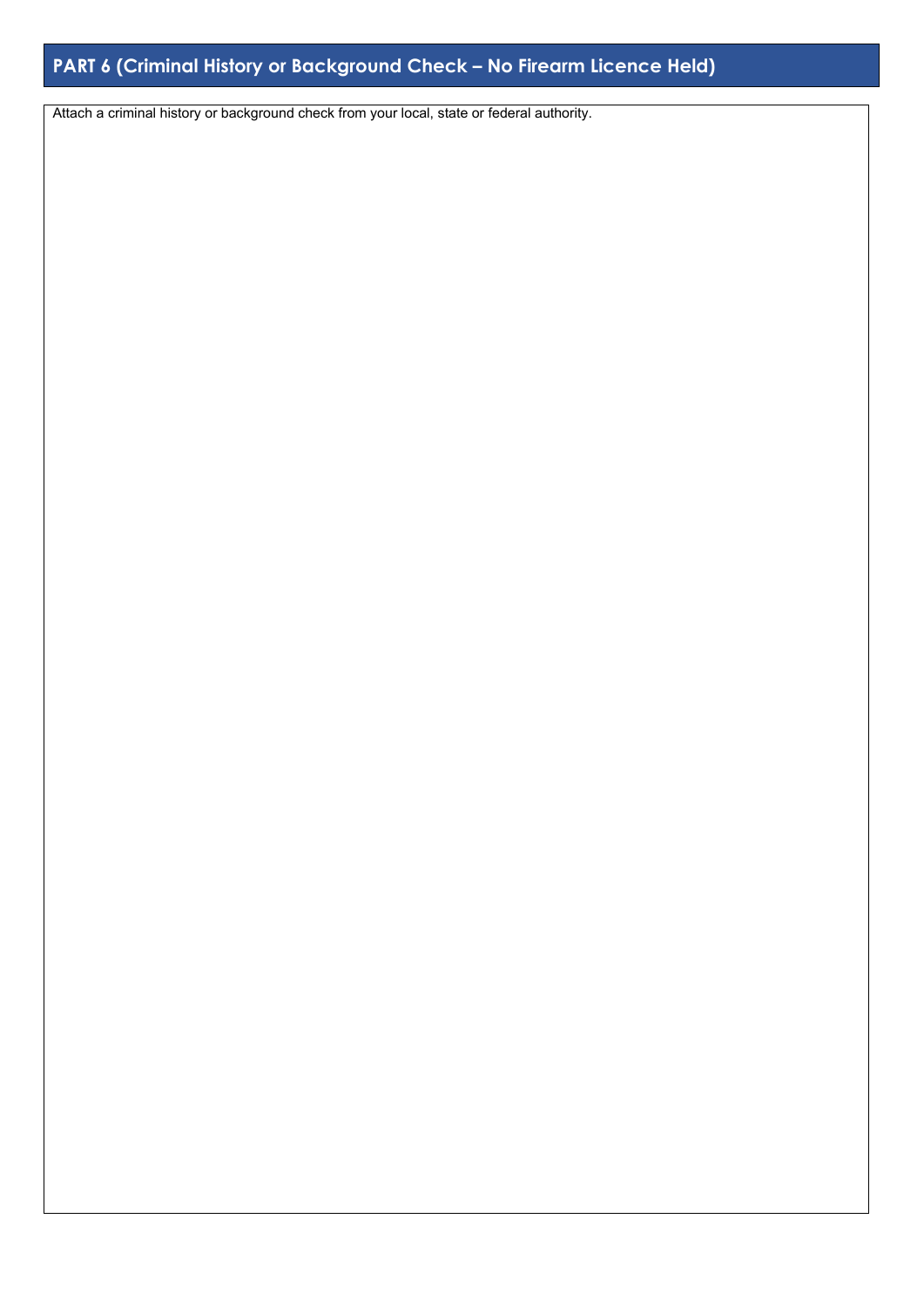# **PART 7 (Checklist)**

## **PLEASE COMPLETE THE CHECKLIST BELOW BEFORE SENDING YOUR APPLICATION.**

**Before this application is forwarded to the Firearms Policy and Recording Unit, ensure that all the relevant part of the application is completed, and any supporting documentation is attached.**

**Have all parts of the application been completed?**

 **The Safari Operator or a person from the sporting event is authorised/organised to pay for the application in the NT. Sport Shooters, if sending in individually, can use the Authority to Debit Credit Card at rear.**

# **AUSTRALIAN DOLLARS ONLY DEBITED**

**Photocopies of passport, drivers licence, shooters licences / permits, firearm registration certificates etc.**

 **A current passport sized photograph. (This will not be returned) - this may be organised as an attached JPEG photograph sent to the safari Operator that can be submitted with the application. (Do not send a photograph or a scan of your passport.)** 

(Attach your passport sized photograph here)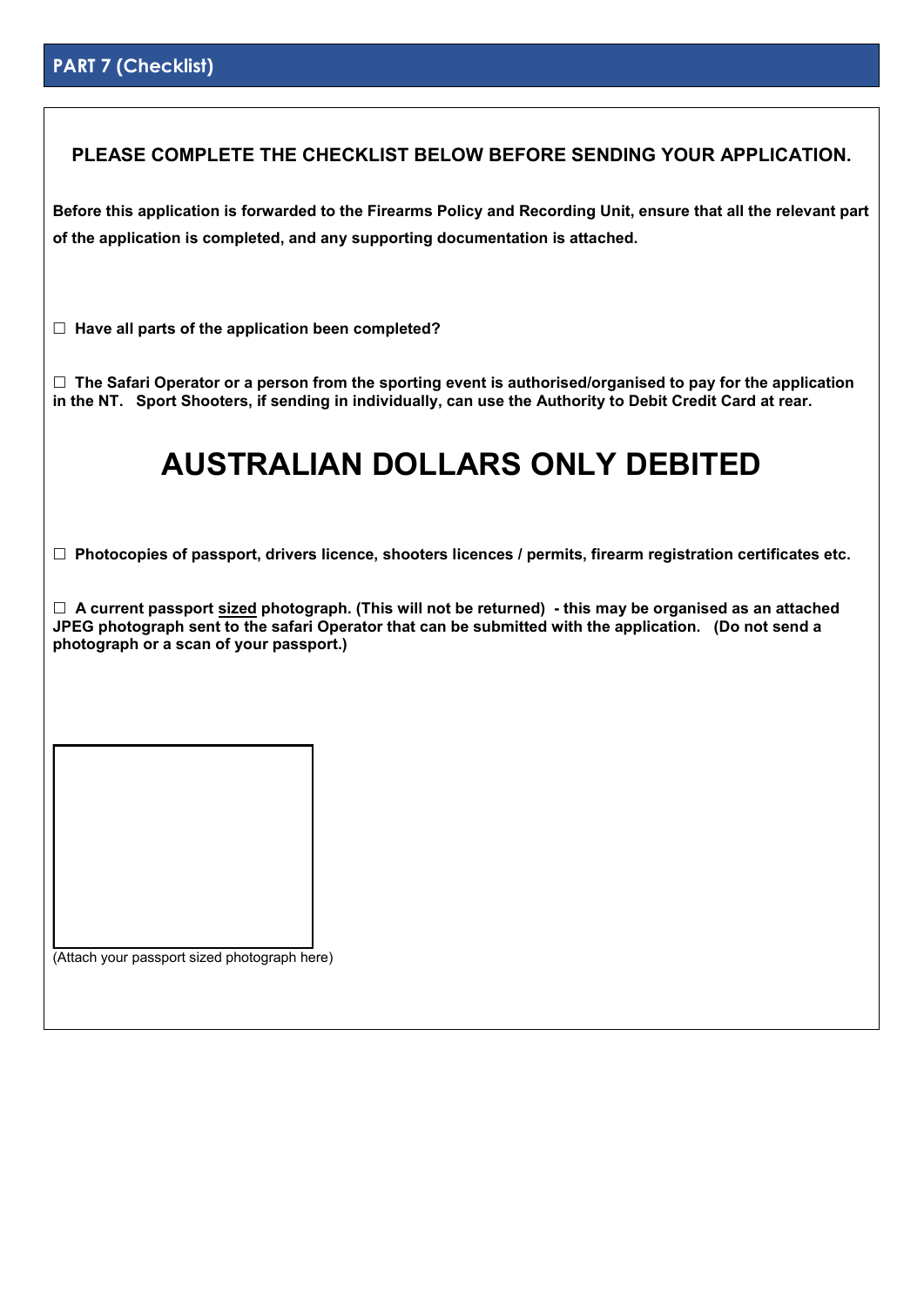|        | <b>POLICE USE ONLY</b>                                               |                  |                                                                                                                                                    |  |  |
|--------|----------------------------------------------------------------------|------------------|----------------------------------------------------------------------------------------------------------------------------------------------------|--|--|
|        | <b>CHARACTER / CONVICTION CHECKS</b>                                 |                  |                                                                                                                                                    |  |  |
| □      | PROMIS check completed<br>(by member receiving application)          | $\Box$<br>$\Box$ | Criminal / Traffic History: $\Box$ Yes<br>$\square$ No<br>Involvements: $\Box$ Yes $\Box$ No<br>Alerts / Warrants: $\Box$ Yes<br>— ∏ No            |  |  |
| □      | IJIS check completed<br>(by member receiving application)            | $\Box$<br>$\Box$ | <b>Unknown</b><br>Criminal / Traffic History: □ Yes □ No<br>Domestic Violence / Restraining Orders: □ Yes □ No<br>Other Orders: □ Yes<br>$\Box$ No |  |  |
| $\Box$ | <b>AFIN check completed</b><br>(by Firearms Policy and Records Unit) | $\Box$<br>$\Box$ | <b>Unknown</b>                                                                                                                                     |  |  |

| <b>FPRU USE ONLY</b> |                   |  |                     |  |  |
|----------------------|-------------------|--|---------------------|--|--|
|                      | APPROVED <b>O</b> |  | <b>NOT APPROVED</b> |  |  |
|                      |                   |  |                     |  |  |
|                      |                   |  |                     |  |  |
|                      |                   |  |                     |  |  |
|                      |                   |  |                     |  |  |
|                      |                   |  |                     |  |  |
|                      |                   |  |                     |  |  |
|                      |                   |  |                     |  |  |
|                      |                   |  |                     |  |  |
|                      |                   |  |                     |  |  |

# FORWARD TO THE FIREARMS POLICY AND RECORDING UNIT (FPRU),<br>PETER MCAULAY CENTRE, DARWIN

Tel: 131 444 Fax: 08 89223540 Email: firearmsregistry@pfes.nt.gov.au

For more information visit: http://www.pfes.nt.gov.au/Police/Firearms-Weapons/Firearms-licences-permits-forms.aspx